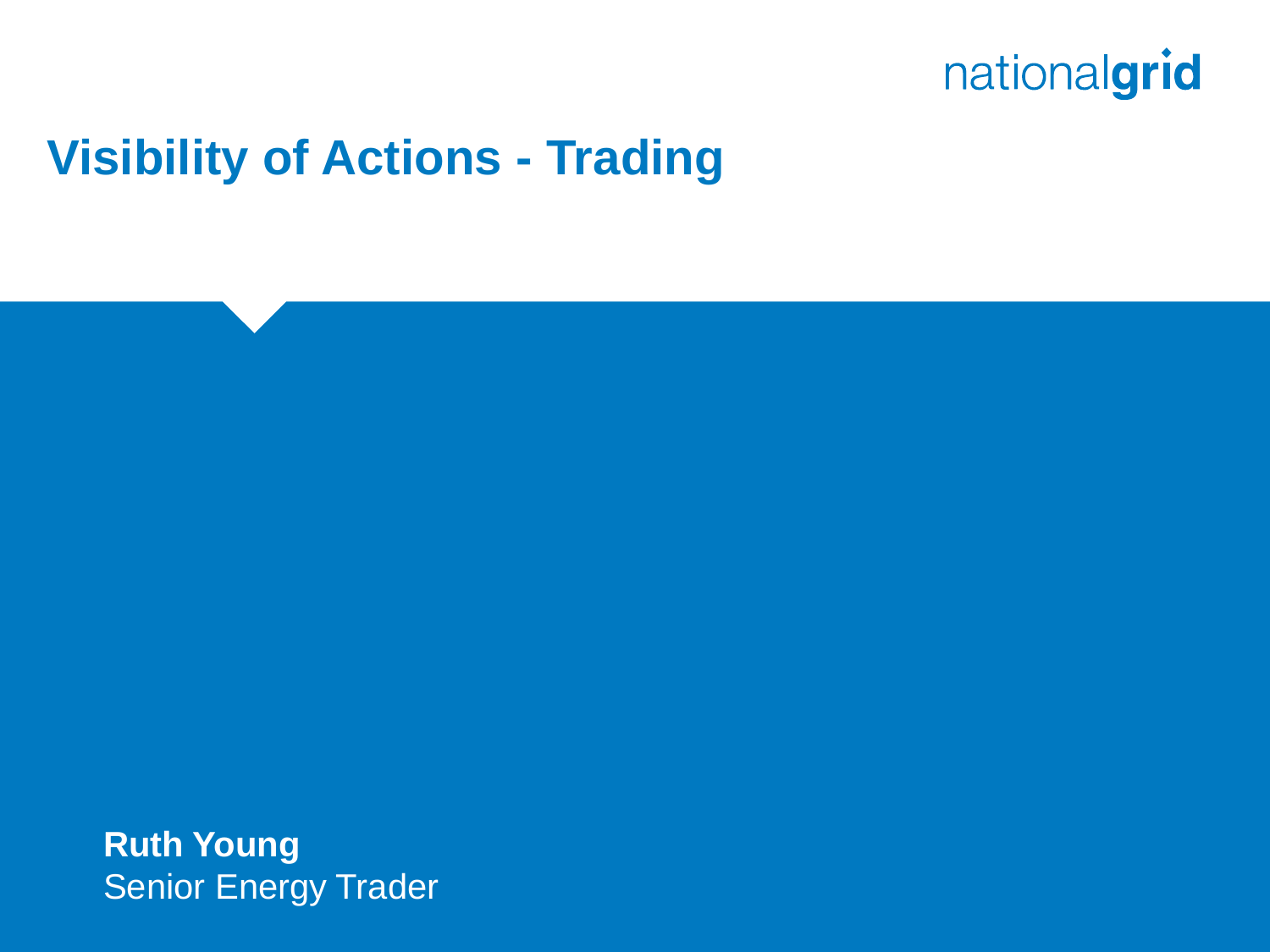

#### **Trading in 2016**

#### A review of trading activity, trends and consequences in 2016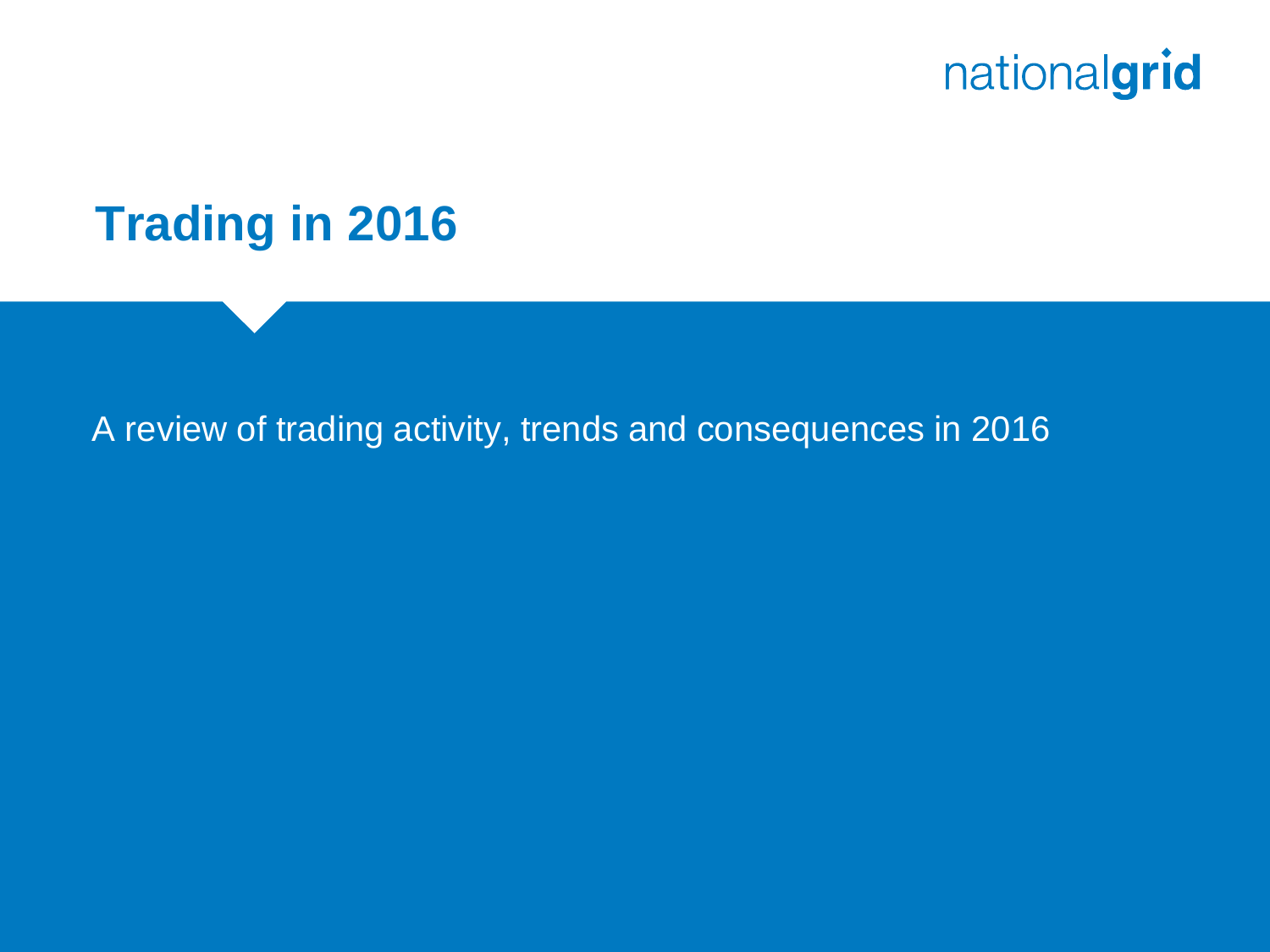#### **2016 in numbers**



#### **Activity by Trade Reason**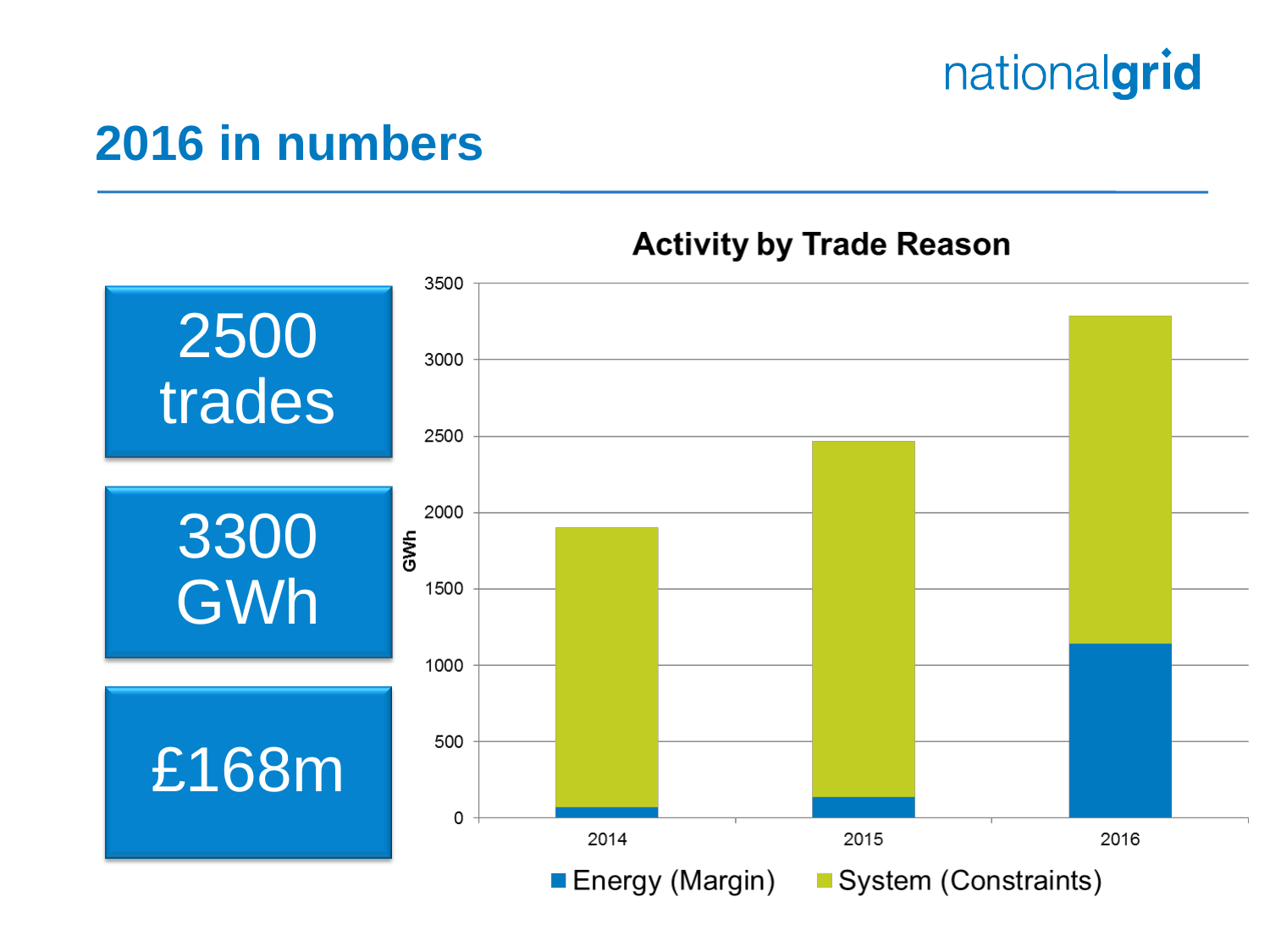#### **Trade reason: Voltage Control**

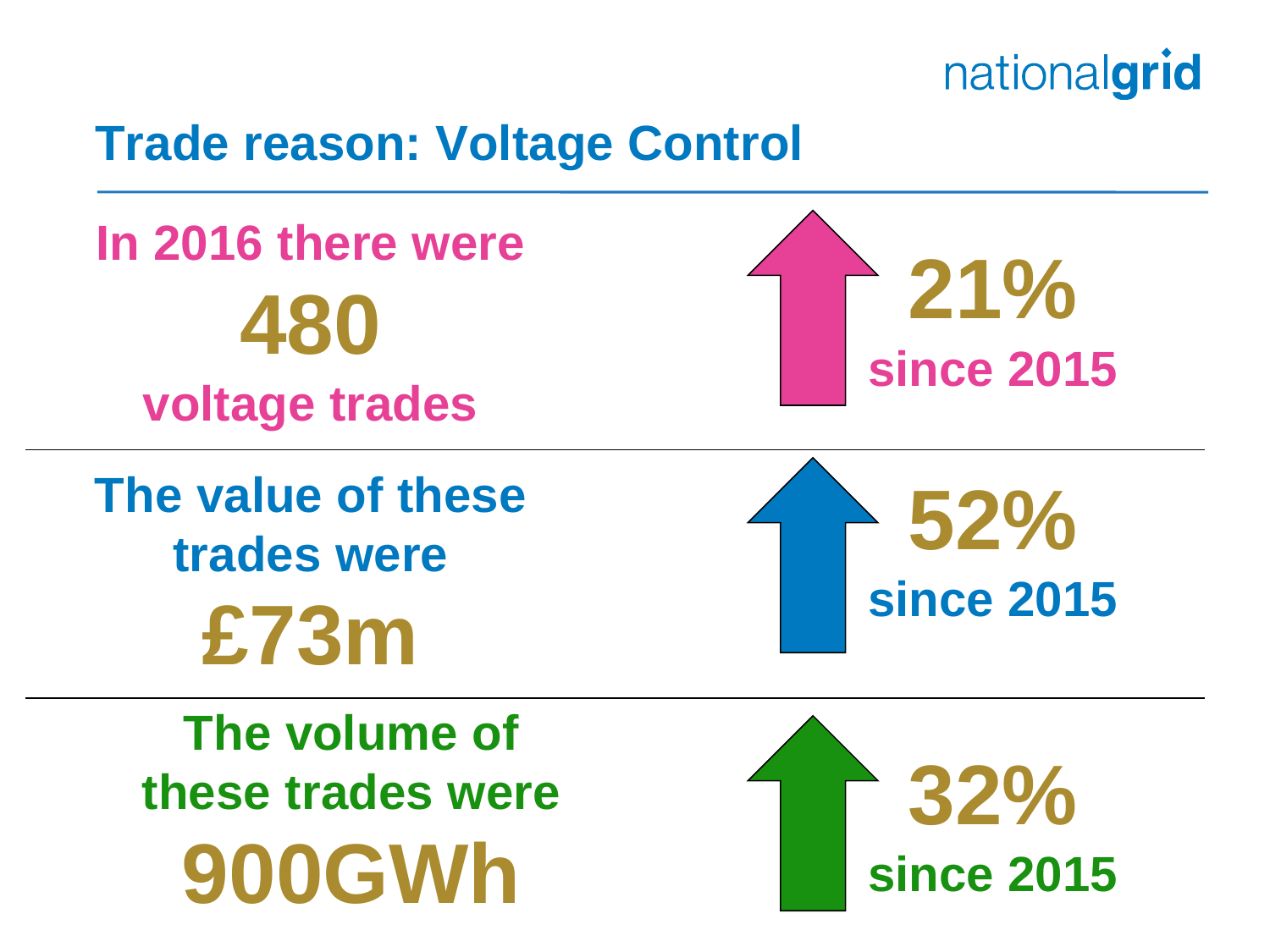

#### **Trade reason: Interconnectors**

# **Volume of interconnector trades Doubled in 2016**

**remained constant**

*Constraints* **have**  *Margin* **has increased by a factor of 9.7**

> **Value of these trades has increased by 173%**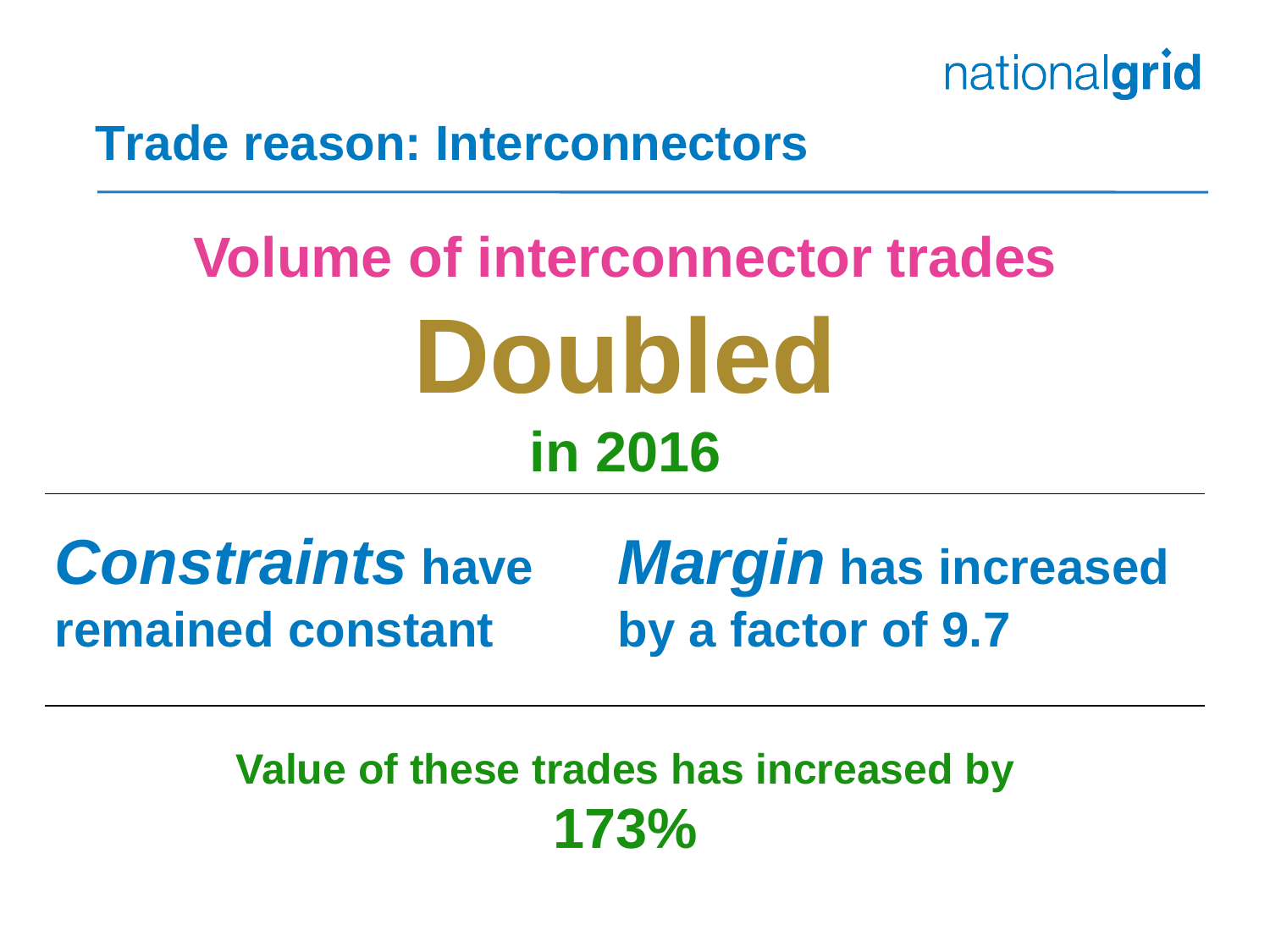#### **2016 - Interconnector Activity**



**"Margin" includes both up and down margin trades. "Constraints" is mostly trades for RoCoF.**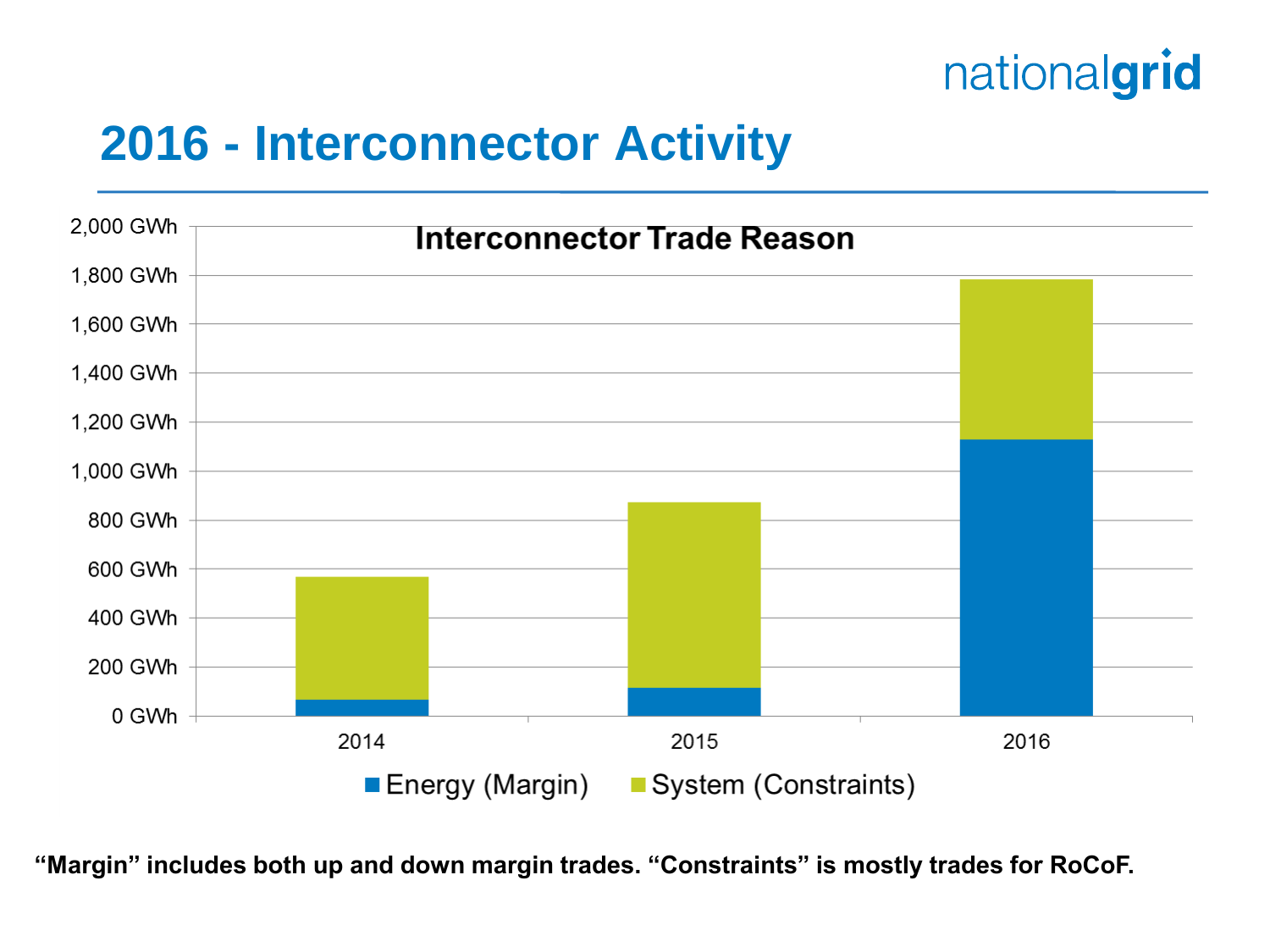#### **Why the increase in activity?**



**In July we traded 309GWh – more than in the previous 30 months combined, mostly Downward Regulation actions**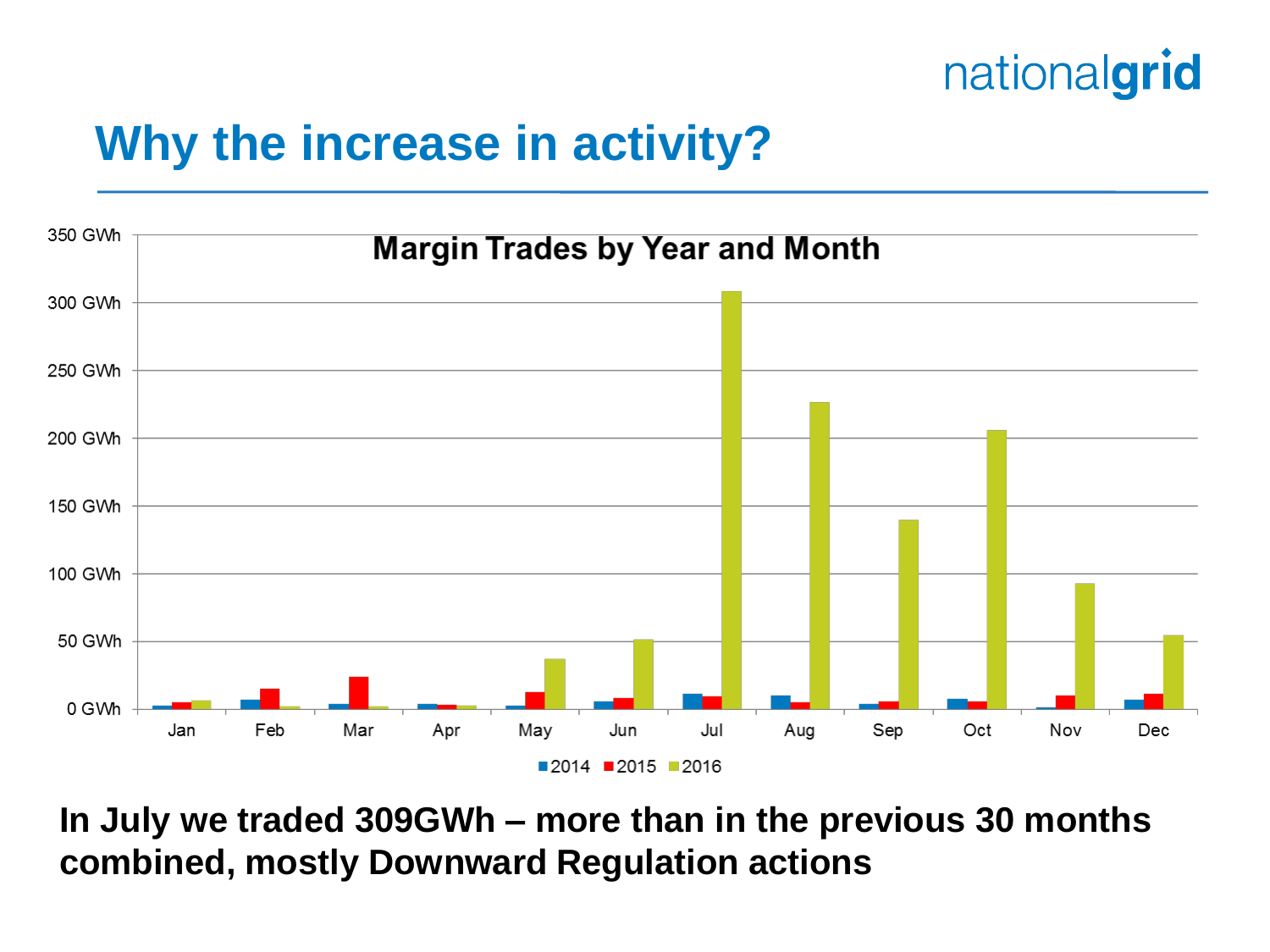

#### **2016 - Volts & downward regulation**



**Voltage & Downward Regulation 2016**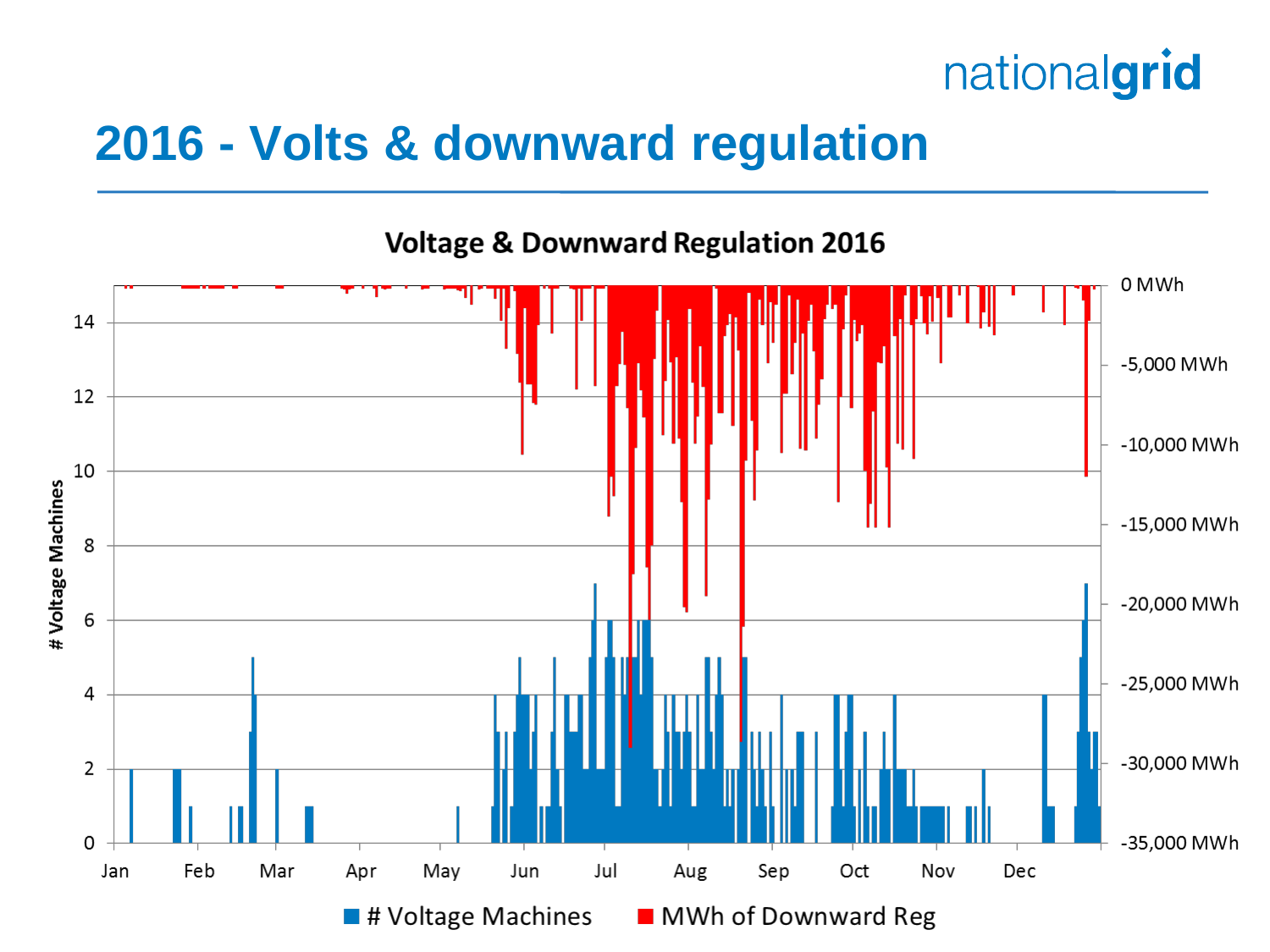#### **Interacting requirements**

- No 'Silver Bullet' to increasing complexity
- **System requirements interact**

| <b>Actions Available to the SO</b>   | <b>Voltage</b> | <b>Downward</b><br><b>Margin</b> |                | Inertia Response |
|--------------------------------------|----------------|----------------------------------|----------------|------------------|
| <b>Synch Additional Machines</b>     | <b>Helps</b>   | <b>Worsens</b>                   | <b>Helps</b>   | <b>Helps</b>     |
| <b>Desynch Machines</b>              | <b>Worsens</b> | <b>Helps</b>                     | <b>Worsens</b> | <b>Worsens</b>   |
| <b>Reduce Interconnector Imports</b> |                | <b>Helps</b>                     | <b>Helps</b>   | <b>Worsens</b>   |
| <b>Position Plant for response</b>   |                | <b>Worsens</b>                   |                | <b>Helps</b>     |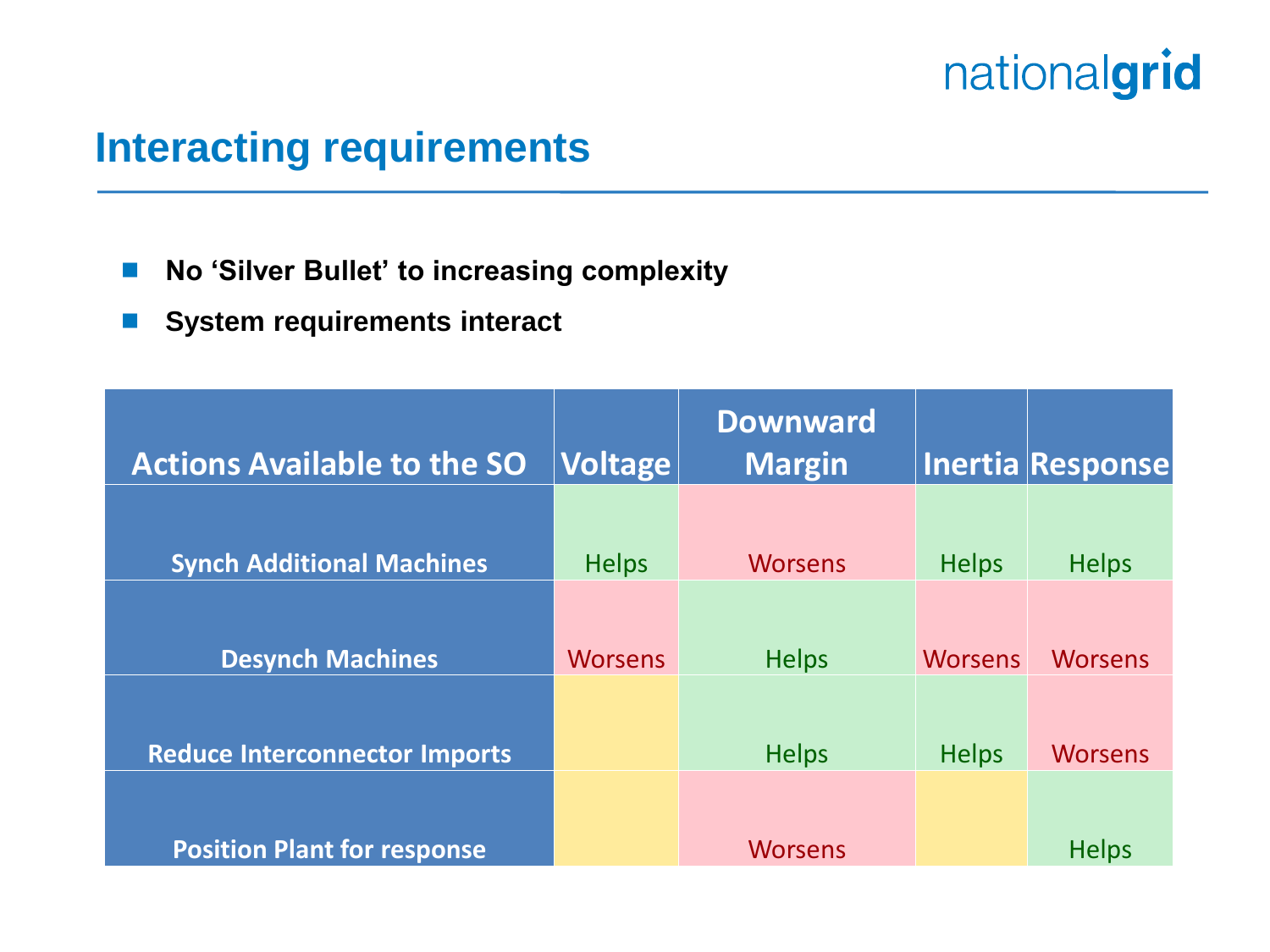#### **Seasonality of requirements**



- **"BMU: Other"** is mostly black-start, hence its concentration in the summer when CDS were low
- **"BMU: Constraints"** is typically for voltage plant again these are less likely to selfdispatch in the summer.
- **"IC: Constraints"** are mostly for RoCoF and we can see these requirements reduce when inertia is high during winter periods.
- **"BMU: Margin"** makes an appearance when margins are tight towards the end of the year**.**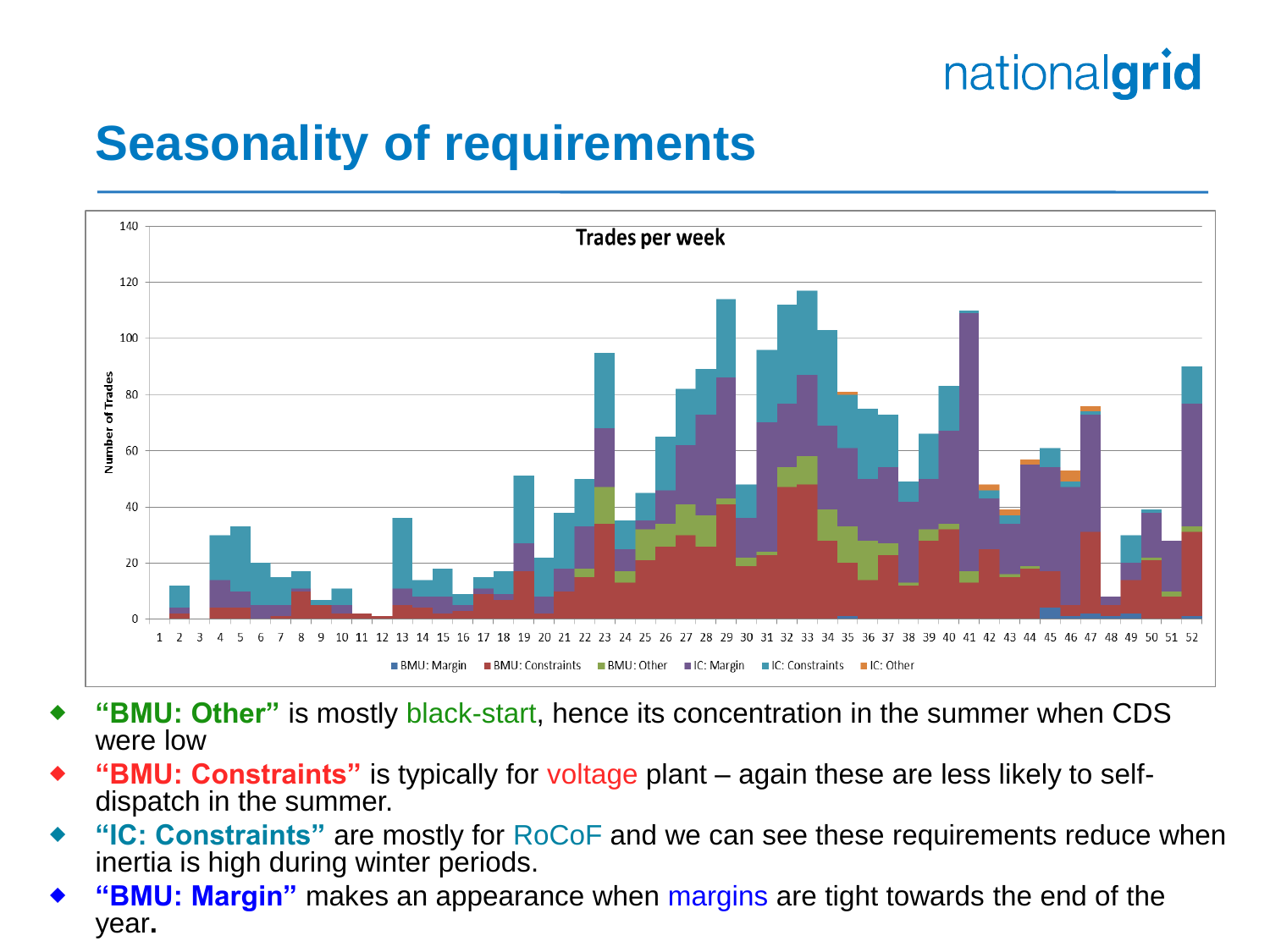

#### **Trading in 2017**

#### Overview of trading activity in February, including case Study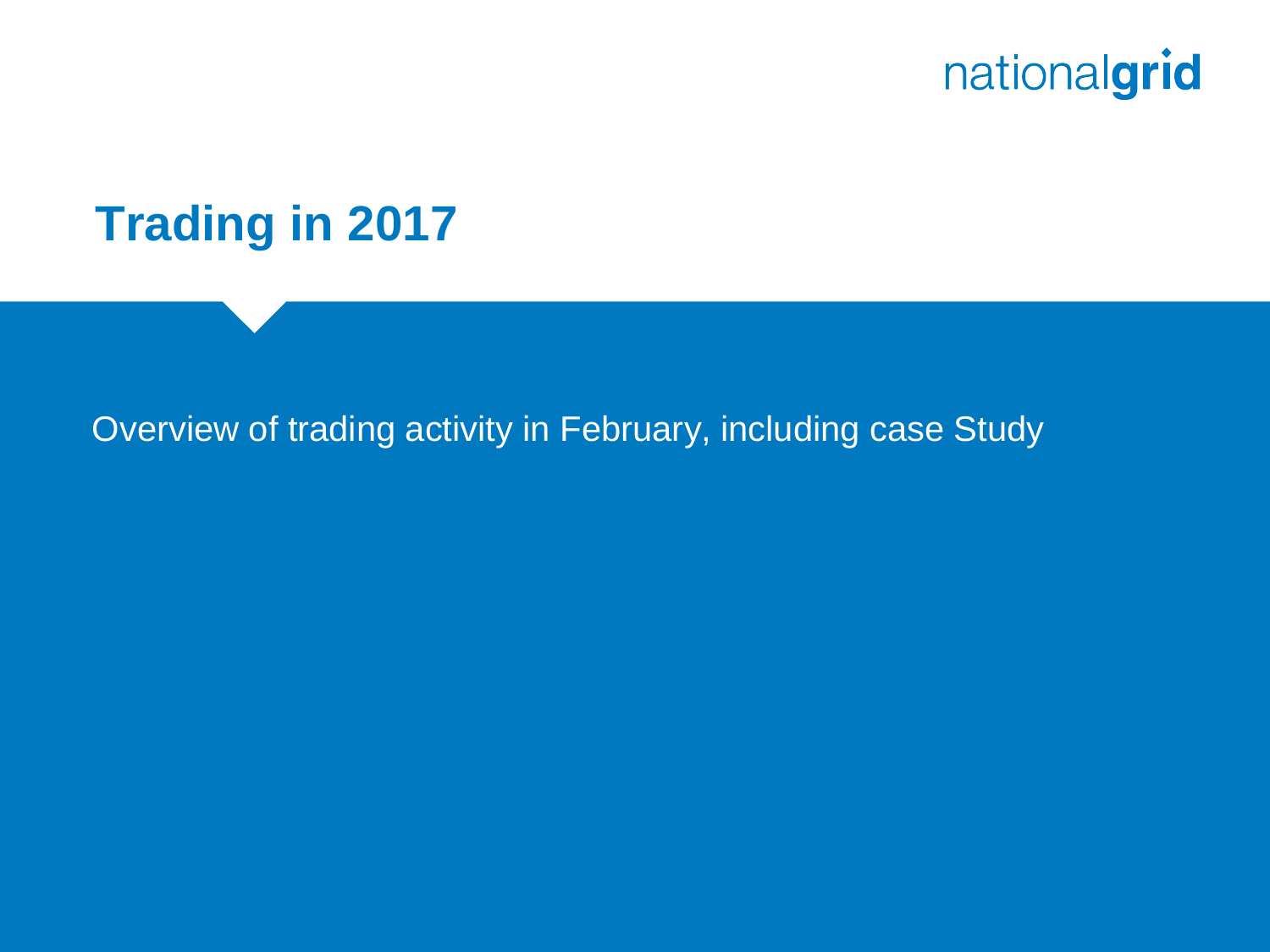#### **February 2017 – trade volume**

**Activity by Trade Reason** 

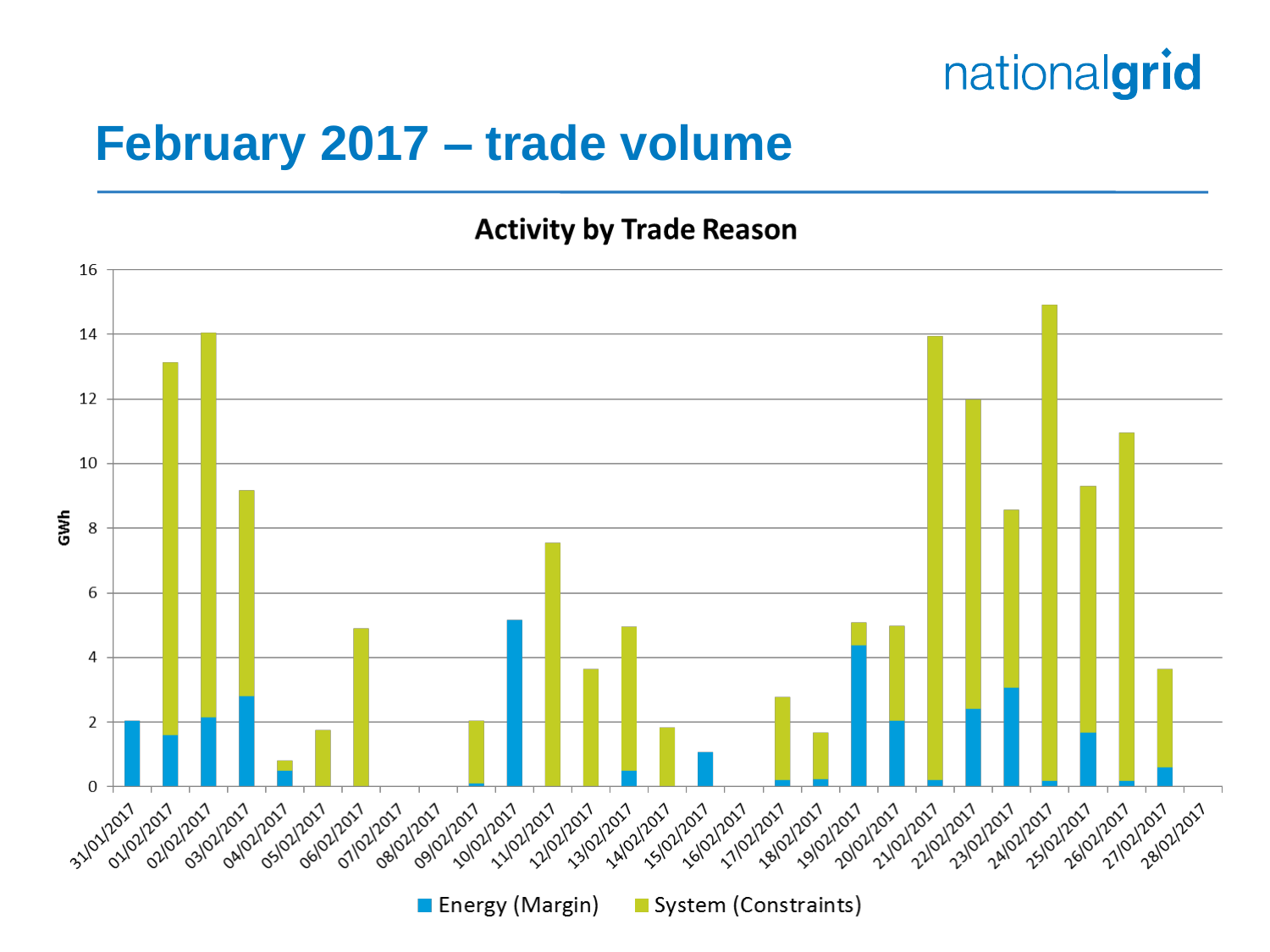#### **A comparison: February 2016 vs 2017**

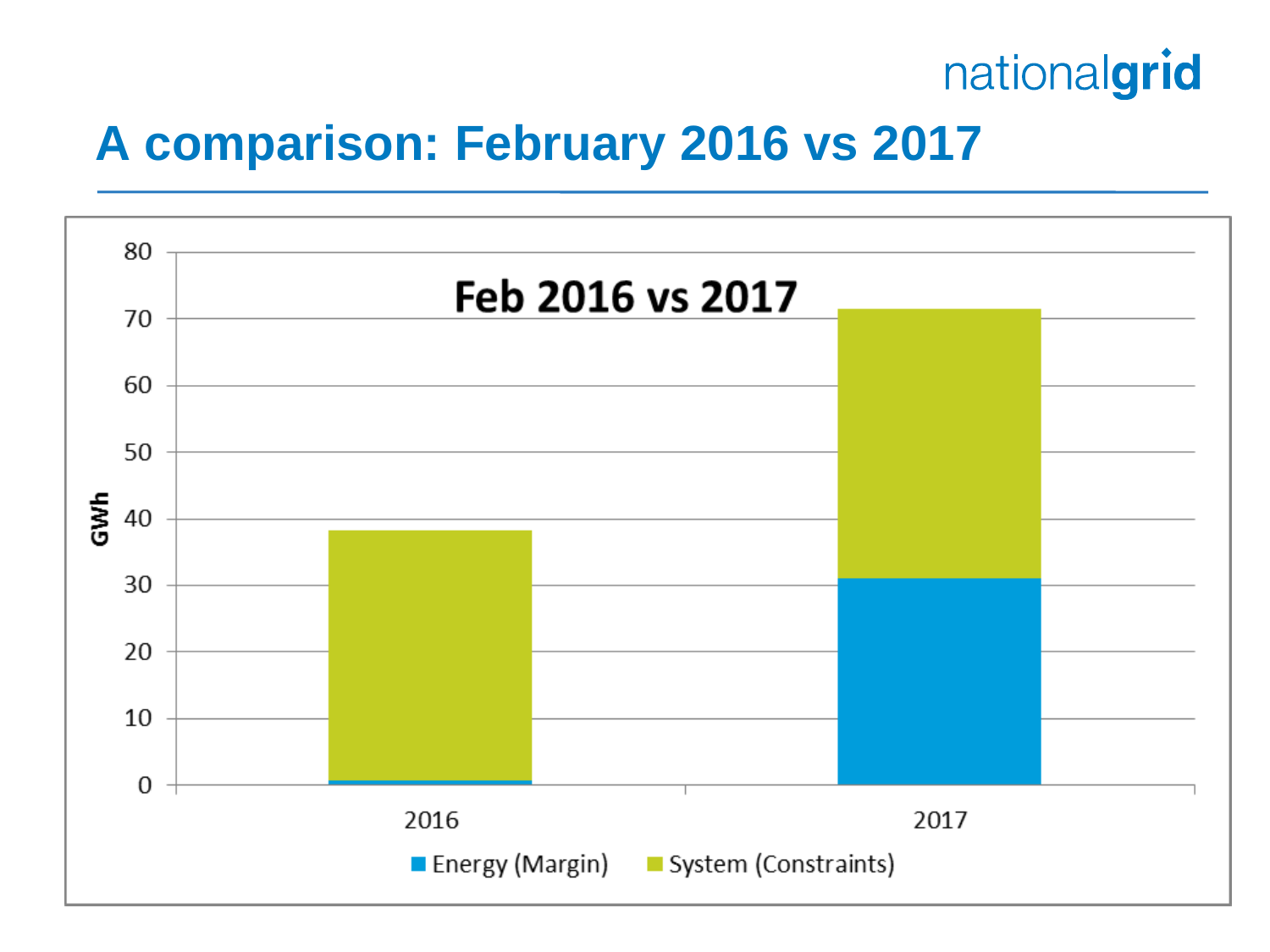

#### **Case study: 22nd February 2017**

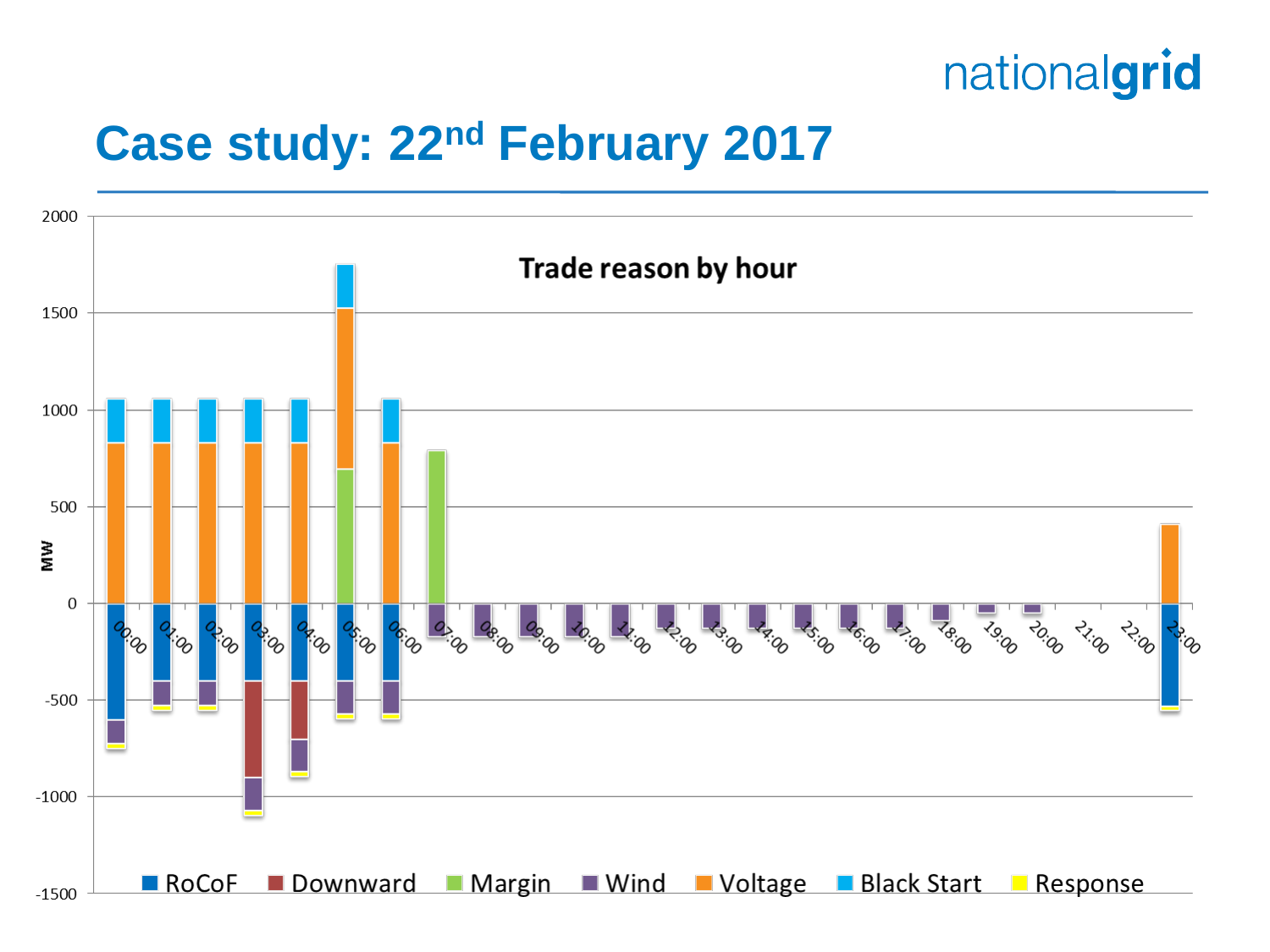#### **Case study: 22nd February 2017**

**Typical Summer requirements in Winter**

**3 Voltage units**

**3 GWh of RoCoF**

**Margin & Downward on the same day**

**Traded for 22 hours of the day**

**1500 MWh D.Reg 800 MWh Margin**

**Most activity overnight**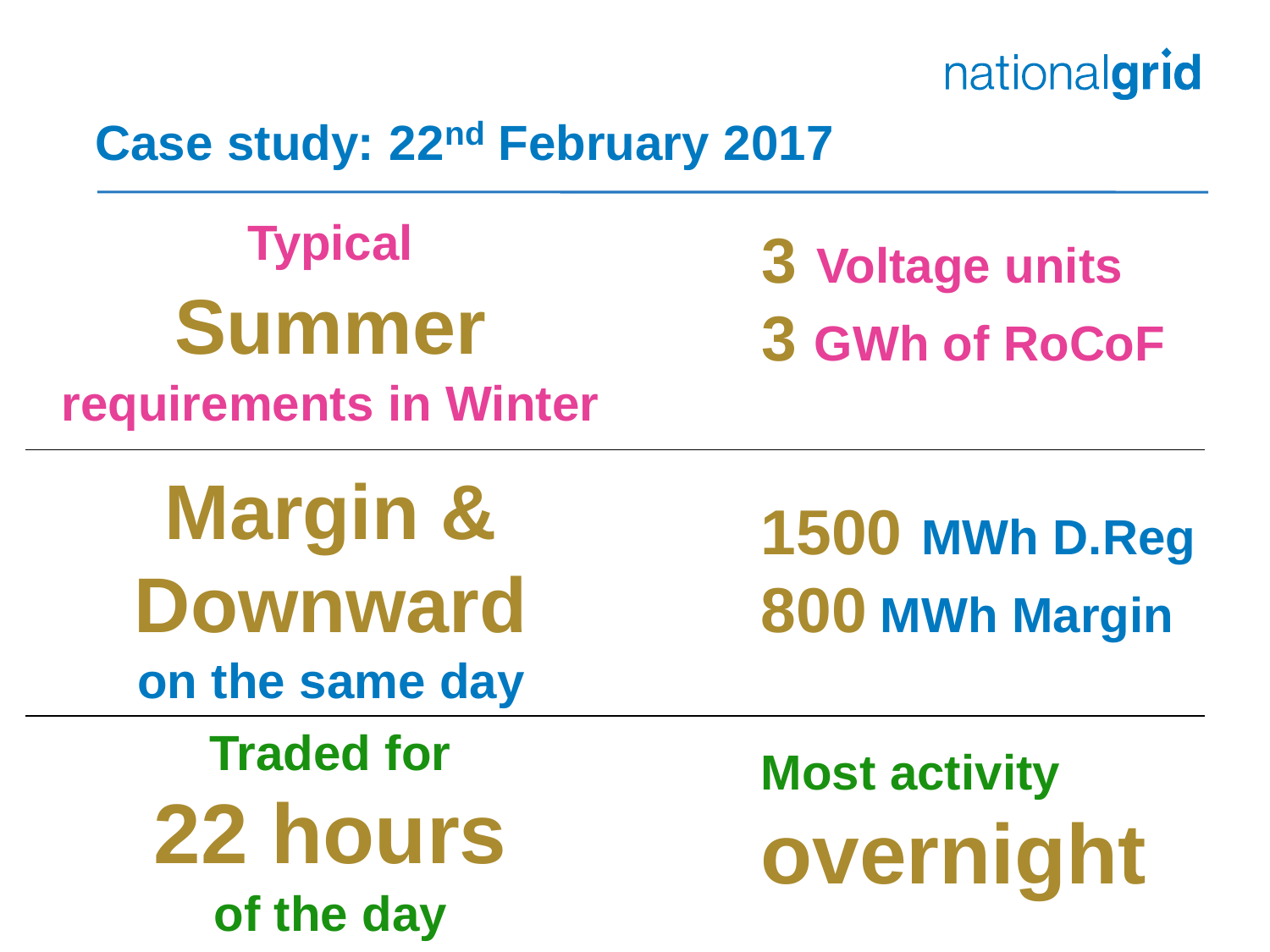#### **Looking forward in 2017**

#### **We aim to improve in the following ways…**

**1. Work Patterns We are increasing resource and moving to weekend working as standard**

**2. Commercial Solutions We continue to look for new commercial solutions to our requirements**

**3. System Improvements New systems such as EBS and a new trade-capture system will make us more efficient and improve our analysis 4. Transparency A new system is being implemented for Summer which will publish trade data immediately following notification**